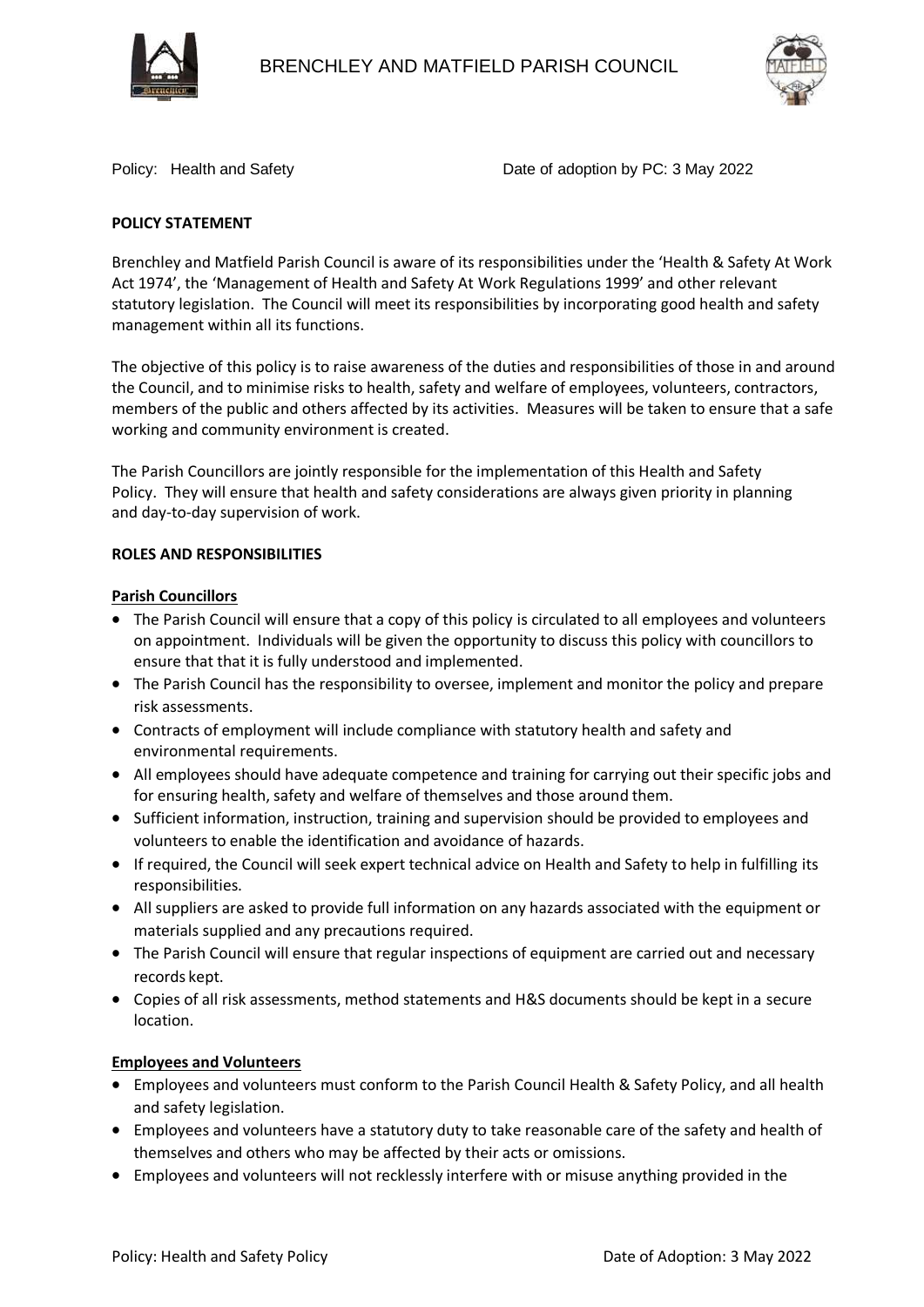



interests of health, safety and welfare.

- Volunteers may carry out less hazardous work and will be covered by the PC's insurance but only if they are working at the sole request of and under the sole control of the PC.
- Volunteers using their own tools should have the PC's consent to use them.
- Employees and volunteers should avoid manual lifting where at all possible and should not put themselves at risk by attempting to lift heavy loads.
- Employees and volunteers must not work at height using long ladders.
- Employees and volunteers must request assistance or advice about any area of work that they are not familiar with.

## **Contractors**

- Contractors will be responsible for conducting themselves safely at all times and comply with the requirements of the Health and Safety at Work Policy, Codes of Practice and the Council's Health & Safety Policy.
- Contractors must provide evidence of their own public liability and accident cover, including insurer, policy number and expiry date.
- Contractors must provide written risk assessment and method statements before commencing work for or on behalf of the Parish Council.
- Contractors must ensure the health and safety of their own employees and others on and off site.
- Protective clothing and safety equipment must be used if required.
- All tools and equipment that that are brought onto the site must comply with the latest British Standards for industrial use and be in sound working order.
- All necessary guards and safety devices must be in place and necessary certificates must be available for checking.
- Electrical equipment must have a valid Portable Appliance Test certificate.
- The Safety Officer, or other appropriate person, will make the contractor aware of any hazards that might be present.
- Any injury sustained on site or hazardous incidents must be reported to the Safety Officer, or other appropriate person, immediately.

## **The Safety Officer**

- The Safety Officer will be the contact and liaison point for the Health and Safety inspectorate.
- The Safety Officer will ensure that the requirements of 'Reporting of Injuries, Diseases and Dangerous Occurrences 1995' are complied with by the submission of a formal accident report.
- Where necessary, accidents and near misses will be investigated by the Safety Officer and remedial actions recommended to the Parish Council where necessary.
- An appropriate First Aid Box will be provided, held in Matfield Pavilion.
- The Safety Officer will identify any risks related to hazardous substances under the 'Control of Substances Hazardous to Health Regulations 1992' and provide a written record of any assessment.
- Adequate fire prevention measures and fire and other emergency procedures are made clear to staff, councillors and service users.
- The Safety Officer is responsible for maintaining records of any safety information or training undertaken by employees or volunteers.
- Accidents and Emergencies
	- All incidents which result or nearly result in personal injury to themselves or others must be reported to the Safety Officer.
	- Any accident must be recorded in the Accident Book, which is kept in Matfield